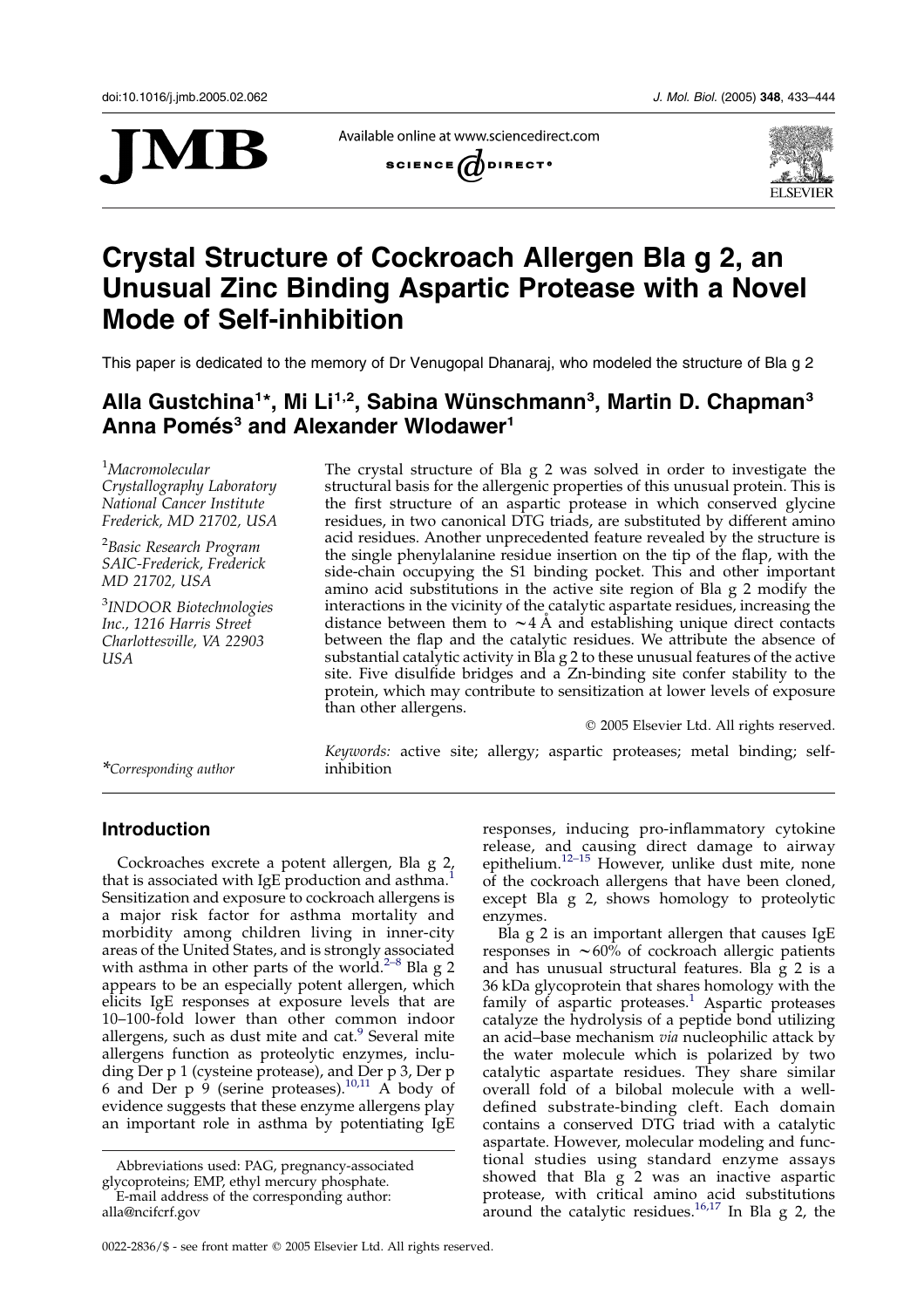<span id="page-1-0"></span>two glycine residues in DTG triads are substituted by threonine and serine, and the conserved tyrosine 75 in the "flap" region of the enzyme is substituted by phenylalanine. Surprisingly, Bla g 2 is related in its primary structure to a group of inactive mammalian aspartic proteases, known as pregnancy-associated glycoproteins (PAG), which are expressed in the chorion of pregnant females from ungulates, including pig, horse, cow, and sheep.<sup>[18,19](#page-10-0)</sup> A common feature of Bla g 2 and most PAGs is the lack of enzymatic activity in standard aspartic protease assays, for which neither the structural basis nor a molecular mechanism have been established.

Here, we report a high-resolution crystal structure of partially deglycosylated, recombinant Bla g 2 that was expressed in the yeast Pichia pastoris. The structure reveals a novel mode of self-inhibition that explains why the catalytic activity of this protein is impaired. Unlike any aspartic protease of known structure, Bla g 2 is a zinc-binding protein.

## Results

## Crystal structure of Bla g 2

Native Bla g 2 is a glycoprotein that contains three potential N-glycosylation sites involving residues Asn93, Asn268, and Asn317. Since the attempts to crystallize the recombinant native protein were not successful, we tried to reduce the glycosylation state of the molecule by mutating these asparagine residues to glutamine. Several mutants were made, and one of them, the N93Q mutant, was expressed reasonably well and produced the crystals used in this study.

Initial attempts to solve the structure of Bla g 2 by molecular replacement using crystal structures of pepsin  $(4PEP)_{\ell}^{20}$  $(4PEP)_{\ell}^{20}$  $(4PEP)_{\ell}^{20}$  chymosin  $(1CMS)_{\ell}^{21}$  $(1CMS)_{\ell}^{21}$  $(1CMS)_{\ell}^{21}$  and the theoretical model<sup>[16](#page-10-0)</sup> were unsuccessful, necessitating an ab initio approach involving multiple isomorphous replacement (MIR) phasing. The overall fold of the Bla g 2 molecule was, as expected, closely related to the well-known fold of the nonviral aspartic protease family members<sup>22-24</sup> (Figure 1). The molecule is composed of two domains with a large cleft in between, where the two catalytic aspartate residues are located. All secondary structure elements, defined as a structural template for aspartic proteases, $25,26$  were also found in the three-dimensional structure of Bla g 2. The two remaining asparagine residues in potential glycosylation sites, Asn268 and Asn317, were found to be N-glycosylated, with two polysaccharide units clearly identified as bound to the former, and one to the latter (Figure 1). Five disulfide bridges were found in the structure of Bla g 2: Cys45-Cys50, Cys51A-Cys113, and Cys36-Cys127 are located in the N-terminal domain, while two disulfides, Cys237-Cys245 and Cys249-Cys282, are in the C-terminal domain (Figure 1).



Figure 1. Ribbon representation of the overall fold of Bla g 2. The disulfide bridges and polysaccharides are shown in ball-and-stick representation and their location is marked. The position of Zn is marked as an orange ball.

The crystal structure of Bla g 2 revealed an insertion of one residue in the flap region that had not been observed in any other structure of aspartic proteases. The stretch of residues at the tip of the flap in Bla g 2 contains two consecutive phenylalanine residues. One of these, Phe75, is structurally equivalent to Tyr75, a conserved flap residue shown to be important for the catalytic activity of the aspartic protease family,<sup>[27](#page-10-0)</sup> while the other, Phe75A, does not have structural homologs in any other aspartic proteases ([Figure 2\(](#page-2-0)a)). As discussed in more detail below, the presence of Phe75A changes only the conformation of the tip of the flap and affects the enzymatic activity of Bla g 2. However, the hydrogen bonding pattern within this secondary structure element is not modified ([Figure 2](#page-2-0)(b)).

Another unusual feature of Bla g 2 that is not found in the other aspartic proteases is a metalbinding site that is occupied by a tightly bound Zn cation [\(Figure 3\(](#page-3-0)a)). Zinc was not present in any of the solutions used during the Bla g 2 purification or crystallization steps, suggesting that the binding of zinc is not an artifact, but a permanent structural feature related to the function of the molecule. The identity of the bound cation was established by fluorescence scans of a single crystal, performed near the absorption edges of two cations that were compatible with the observed coordination of the metal, namely Ni and Zn. As shown in [Figure 3\(](#page-3-0)b), the identity of the bound cation is, without any doubt, Zn. Four residues are involved in the formation of Zn-binding site: two histidine residues (155 and 161) and two aspartate residues (303 and 307). Only Asp303 is conserved in other aspartic proteases, whereas the other three residues are unique to the sequence of Bla g 2 (and some related proteins from other cockroach species). This may explain why zinc binding is a unique property of Bla g 2, and none of the other aspartic proteases with known structure contains bound metals.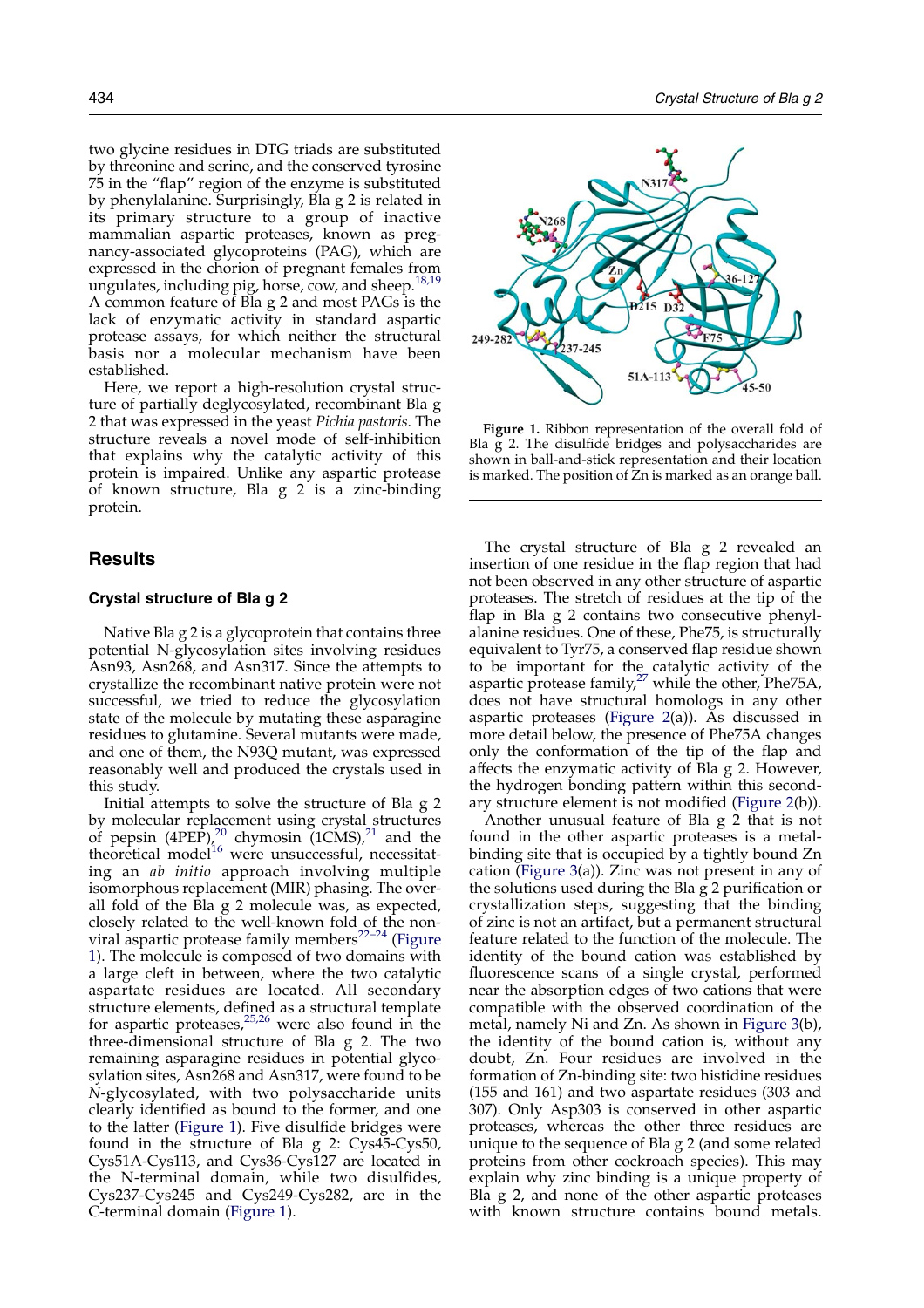<span id="page-2-0"></span>

Figure 2. Superposition of the flaps (residues 72–80) in Bla g 2 (blue) and pepsin (yellow). (a) The side-chains of Phe75 and Phe75A (Bla g 2) and Tyr75 (pepsin) are shown in stick representation. (b) Comparison of the pattern of hydrogen bonds within the flaps, also indicating their lengths.

However, all four residues are conserved in the sequences of two other cockroach aspartic proteases, from Leucophaea maderae (Lma-p54) and Periplaneta americana [\(Table 1](#page-3-0)), indicating a possibility of Zn binding in these homologous proteins.

## Comparison with other aspartic proteases

Superposition of the  $C^{\alpha}$  atoms of Bla g 2 on those of bovine chymosin (1CMS), porcine pepsin (4PEP), yeast proteinase  $A$  (1FMU),<sup>[28](#page-10-0)</sup> and human renin  $(1RNE)^{29}$  $(1RNE)^{29}$  $(1RNE)^{29}$  leads to rms deviations for the structurally equivalent residues of 1.45 Å (for 290  $C^{\alpha}$  pairs), 1.47 A (291 pairs), 1.61 A (294 pairs), and 1.73 A (298 pairs), respectively. Although the overall fold of Bla g 2 is almost identical with the folds of the other enzymes, several small, but unique deletions and insertions can be seen in the three-dimensional structure. These deletions and insertions can be easily identified in the structurally based sequence alignment, which resulted from this superposition [\(Figure 4](#page-4-0)). To make the comparisons easier we used pepsin numbering for Bla  $\frac{1}{2}$  2, introducing gaps in the case of deletion and adding letter suffixes to the number of the last residue before the insertion for all the residues that follow. An example is Phe75A,

inserted between Tyr75 and Asp76. Other singleresidue insertions are Asp68A and Gly126A. Two insertions involve pairs of residues (Cys51A and Pro51B, as well as Asp159A and Gly159B), while the longest insertion involves three residues (Thr243A, Arg243B, and Arg243C). Two deletions involve four residues each  $(9-12$  and 293-296), one three residues (62–64), one two residues (22–23), and three additional deletions are single (108, 147 and 209). These insertions and deletions take place predominantly in the loop areas, and they do not affect the overall fold of Bla g 2, but change only the length or the local conformation of the loops [\(Figure 5\)](#page-5-0).

Structurally based sequence alignment also provides information on the level of sequence similarity between Bla g 2 and other aspartic proteases. All five proteins listed in [Figure 4](#page-4-0) contain 39 identical residues, while 112 additional residues in Bla g 2 have an identical counterpart in one or more, but not all, of the compared enzymes. Eighty residues in Bla g 2 have homologous substitutions in the sequences of one or more of the other enzymes. The level of sequence similarity between Bla g 2 and each of the enzymes individually is very close; 52% (identity+similarity) for pepsin (25%)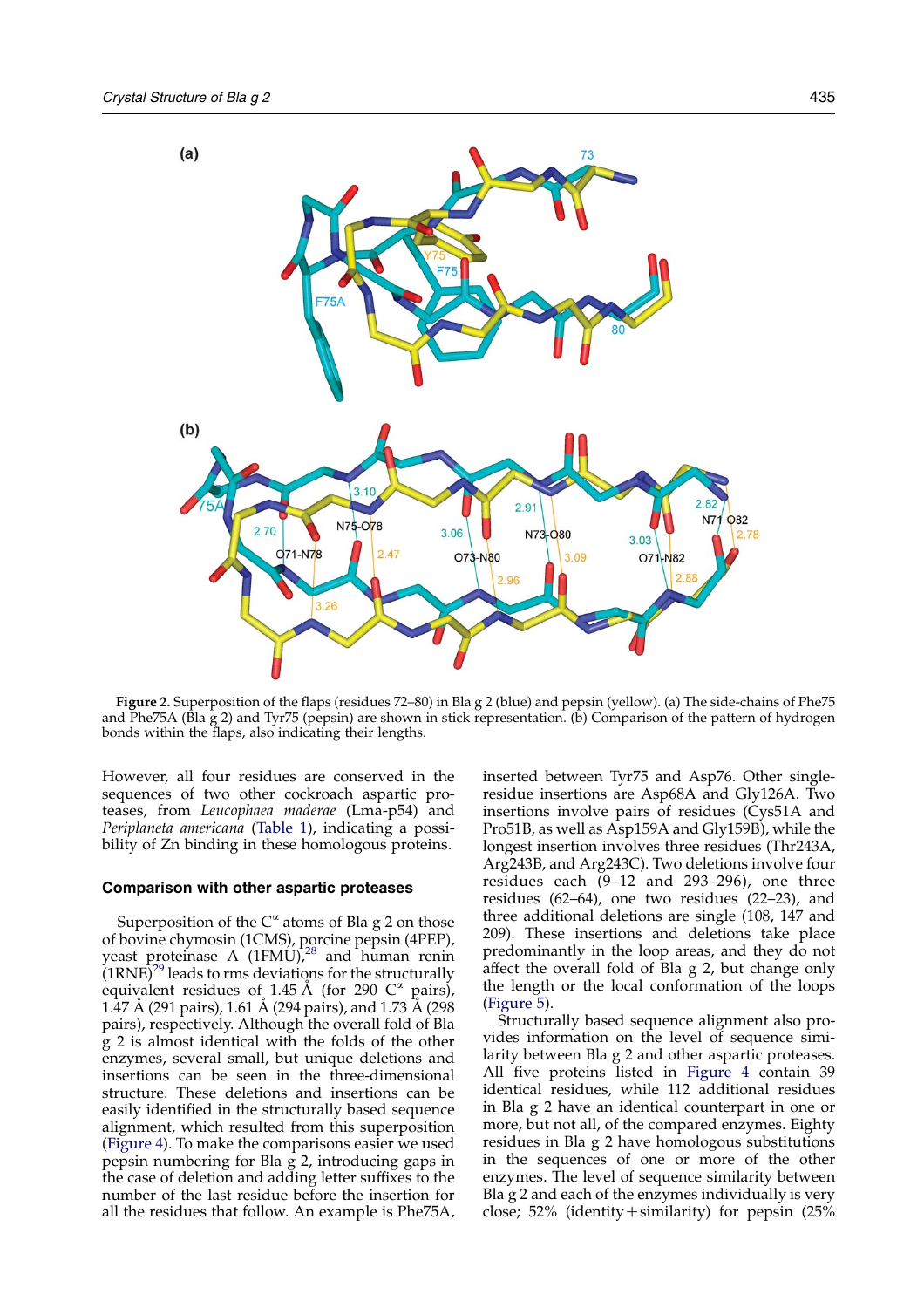<span id="page-3-0"></span>

Figure 3. Metal-binding site in Bla g 2. (a) A metal ion and the coordinating residues in Bla g 2. The zinc ion is shown as a ball, and protein residues in stick representation. The marked interatomic distances were not restrained during the refinement process. (b) Fluorescence scans performed on a single crystal around the Ni and Zn absorption edges, showing the presence of the latter metal. The energies were shifted on the abscissa scale to overlap the theoretical absorption edge positions, whereas the ordinate scale is arbitrary.

and 27%), chymosin (27% and 25%) and renin (24% and 28%), and 49% for proteinase A (26% and 23%).

As mentioned above, Bla g 2 contains five disulfide bridges. Only two of them, Cys45-Cys50 and Cys249-Cys282, are conserved within the whole pepsin family. The remaining three disulfides, Cys36-Cys127, Cys51a-Cys113, and Cys237- Cys245, do not have structural analogs in the other aspartic proteases described to date. A disulfide bridge Cys206-Cys210 in pepsin, chymosin, renin and most other aspartic proteases does not have an equivalent in Bla  $g$  2 (or in proteinase A).

The location of glycosylation sites in Bla g 2 also differs from those in proteinase A and renin. Asn67, which is glycosylated in the latter enzymes, is substituted by isoleucine in Bla g 2. This loop also assumes a different conformation due to the deletion (preceding) and insertion (following) Ile67. The second glycosylation site in Bla g 2 is found at Asn268 ([Figure 1](#page-1-0)). This site is close, but not structurally equivalent to the glycosylation site in proteinase A found at Asn268 (that residue number would be 266 if pepsin numbering was applied to proteinase A). Although the residue at position 266 in Bla g 2 is also asparagine, the signature motif NX(S,T) is not present, but shifted two residues forward; thus, Asn268 rather than Asn266 is glycosylated in Bla g 2. Two other glycosylation sites in Bla g 2, Asn93 and Asn317, are unique to this protein. Since Asn93 was mutated to Gln, only Asn317 has an oligosaccharide attached to it, although the carbohydrate bound in this location is not as well ordered as its counterpart attached to Asn268.

## Comparison with the previously published theoretical model

The crystal structure of Bla g 2 has been compared with the previously published homology-based model that was created using the X-ray structures of porcine pepsin and bovine chymosin as templates.<sup>[16](#page-10-0)</sup> The overall rms deviation for  $C^{\alpha}$ coordinates between the experimental structure and the model is 1.49 A, which indicates that the secondary structure elements, such as strands and helices, were modeled correctly. However, several loops connecting these structural elements have different lengths and conformations in the crystal structure. The structural features such as the connecting loops between secondary structure elements are well known to vary between the proteins with even the most conserved fold, and their accurate description may be beyond the current limits of the homology modeling techniques. In addition, several structural features that have been revealed by the experimental structure of

Table 1. Alignment of the amino acid sequences in the vicinity of the Zn-binding site in several cockroach allergens

| 155<br>161                                                                                                                                                                                          |
|-----------------------------------------------------------------------------------------------------------------------------------------------------------------------------------------------------|
| Blag2 HARFQDGEHFGEIIFGGSDWKYVDGEFTYVPLVGDDSWKFRLDGVKIGDTTVAPA<br>Lma-p54 HARYPDGEHFGELVLGGVNSKFVVGDFTSAKLQEPDSWKIKLDQVLIGDKNVADD<br>Per a 2 HGRYPDGQHRGVLVLGGPIPAYYRGDFTYVPLVDQDTWNFKVDSISVGNEVIATD |
|                                                                                                                                                                                                     |
|                                                                                                                                                                                                     |
|                                                                                                                                                                                                     |
| -307<br>303.                                                                                                                                                                                        |
|                                                                                                                                                                                                     |
|                                                                                                                                                                                                     |
| Blag2 SQYYIQQNGNLCYSGFQPCGHSDHFFIGDFFVDHYYSEFNWENKTMGFGRSVESV<br>Lma-p54 AEYYIQRNGDLCYSGFMPS-SLGYYMIGDFFIDHYYTVYNWEKKEMQFAIAREDA<br>Pera2 STYQIQQNGDLCYSGFQYS-AGKCFHFGDFFMDNYYGEFDGQNKRMGFAKSVEEL   |
|                                                                                                                                                                                                     |
| Lma-p54 Leucophaea maderae                                                                                                                                                                          |
| Per a 2 Periplaneta americana                                                                                                                                                                       |
|                                                                                                                                                                                                     |

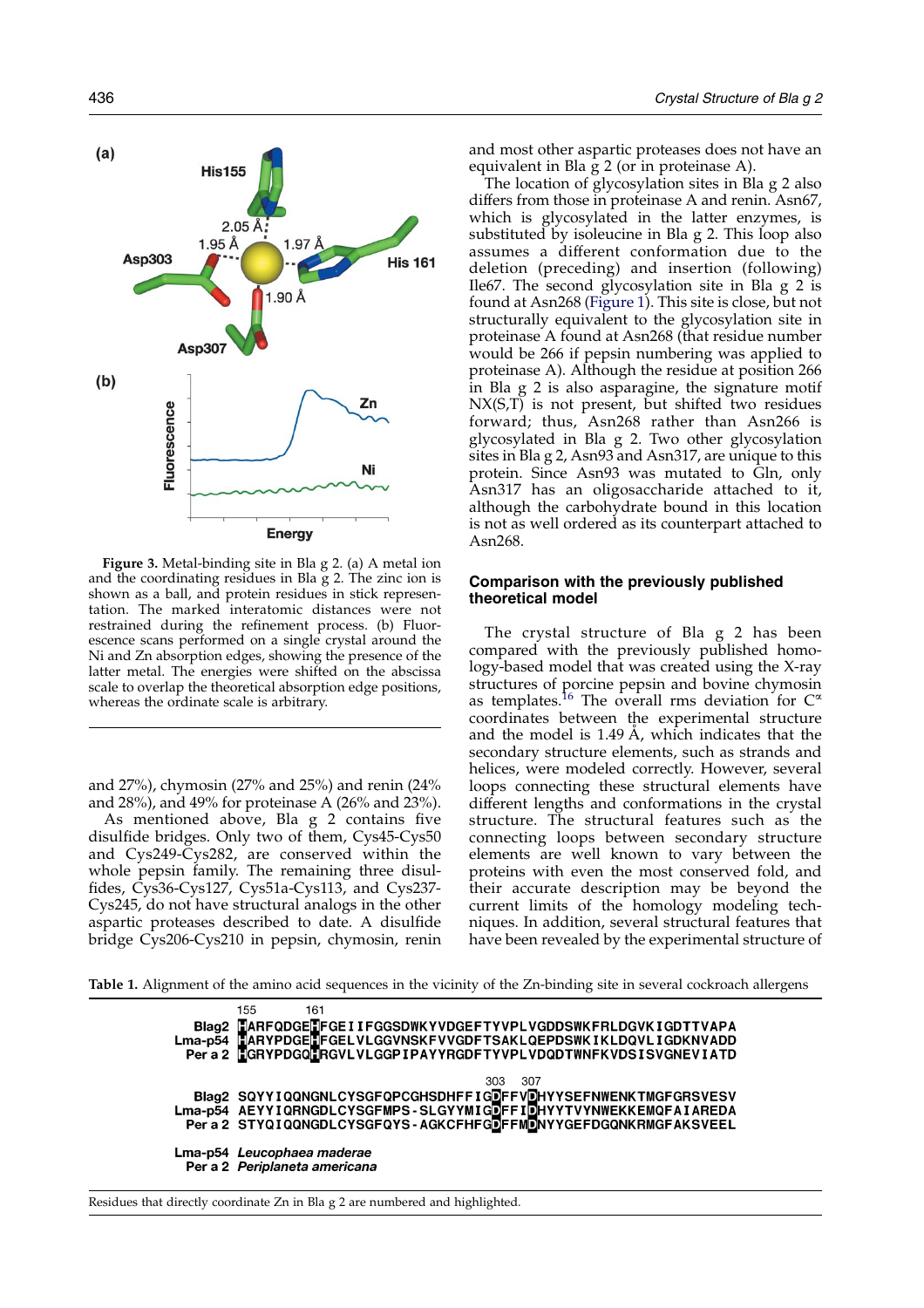<span id="page-4-0"></span>

|            | 32                                                                                             |      |
|------------|------------------------------------------------------------------------------------------------|------|
| Bla g 2    | VPLYKLVHVFINT----QVAGITKIG--NONELTVFDSTSCNVVVASQEGV--GGAC                                      | 50   |
| <b>CMS</b> | - - - GEVASVPLTNYLDSQ <mark>M</mark> FGKIYL@TPP@EFTVLFDTGSSDFWMPSIY@K - - SNAC                 | 52   |
| <b>PEP</b> | - - - - - IGDEPLENYLDTE <mark>Y</mark> FGTIGIGTPAODFTVIFDTGSSNLWVPSVYCS - - SLAC               | 50   |
| <b>RNE</b> |                                                                                                | 50   |
| рA         | - - - - GGHDVPLTNYLNAQ <mark>YYTDITLG</mark> TPP <mark>@NF</mark> KVILDTGSSNLWVPSNE@G - - SLAC | 50   |
|            |                                                                                                |      |
| Bla g 2    | VCPNLQKYEKLKP---KYISDGNVQVKFFDTGSAVGRGIEDSLTISNLTTSQQDIVLAD                                    | 105  |
| <b>CMS</b> | K--NHQRFDPRKSSTFQNLG-KPLSIHY-GTGSMQGILGYDTVTVSNIVDIQ0TVGLST                                    | 107  |
| <b>PEP</b> | S--DHNQFNPDDSSTFEATS-QELSITY-GTGSMTGILGYDTVQVGGISDTN@IFGLSE                                    | 105  |
| <b>RNE</b> | V--YHKLFDASDSSSYKHNG-TELTLRY-STGTVSGFLSQDIITVGGITV-T@MFGEVT                                    | 105  |
| рA         | F--LHSKYDHEASSSYKANG-TEFAIQY-GTGSLEGYISQDTLSIGDLTIPKQDFAEAT                                    | 105  |
|            |                                                                                                |      |
| Bla q 2    | EL-SQEVCILSADVVV@IAAPGCPNALKGKTVLENFVEENLI-APVESIHHARFQ-D-G                                    | 159B |
| <b>CMS</b> | QEPGDVFTYAEFDGILGMAYP-SLASEYSIPVFDNMMNRHLVAQDLESVYMDRNG----                                    | 161  |
| <b>PEP</b> | TEPGSFLYYAPFDGILGLAYP-SISASGATPVFDNLWDQGLVSQDLFSVYLSSND----                                    | 159  |
| <b>RNE</b> | EMPALPFMLAEFDGVV@MGFI-EQAIGRVTPIFDNIISQGVLKEDVDSFYYNRDSENSQ                                    | 160C |
| pA         | SEPGLTFAFGKFDGILGLGYD-TISVDKVVPPFYMAIQQDLLDEKRFAFYLGDTSKD-T                                    | 166  |
|            | 215                                                                                            |      |
| Bla q 2    | EHFGEIIFGGSDWKYVDGEFTYVPLVGDDSWKFRLDGVKIGDTTVAPAG-TQAIIDTSK                                    | 218  |
| <b>CMS</b> | - QESMLTLGAIDPSYYTGSLHWVPVTVQQYMQFTVDSVTISGVVVACEGGCQAILDTGT                                   | 219  |
| <b>PEP</b> | DSGSVVLLGGIDSSYYTGSLNWVPVSVEGYMQITLDSITMDGETIACSGGCQAIVDTGT                                    | 218  |
| <b>RNE</b> | SLGGQIVL@GSDPQHYE@NFHYINLIKTGVWQIQMKGVSVGSSTLLCEDGCLALVDTGA                                    | 218  |
| рA         | ENGGEATFCGIDESKFKCDITWLPVRRKAYWEVKFEGIGLGDEYAELES-HGAAIDTGT                                    | 220  |
| Bla g 2    | AIIVGPKAYVNPINEAIGCVVEKTTTRRICKLDGSKIPSLEDVTEVINGRNFNISSQYM                                    | 274  |
| <b>CMS</b> | SKLVGPSSDILNIQQAIGATQNQY---GEFDID@DNLSYMDTVVDEIN@KMYPLTPSAM                                    | 275  |
| <b>PEP</b> | SLLTGPTSAIANIQSDIGASENSD---GEMVIS®SSIDSLEDIVETID@VQYPLSPSAM                                    | 274  |
| <b>RNE</b> | SYISGSTSSIEKLMEAL@AKKRLF----DYVVK@NEGPTL <b>@DIS@HLG@KEYTLTSADY</b>                            | 274  |
| pA         | SLITLPSGLAEMINAEI@AKKGWT---GQYTLD@NTRDNLPDLIENFN@YNFTIGPYDM                                    | 276  |
| Bla g 2    | IQQNG----NL@YSGFQPCGHS----DHFFI@DFFWDHYWSEFNWENKTMGFGRSVESV                                    | 329  |
| <b>CMS</b> | TSQDQ----GF@TSGFQSENHS----QKWIL@DVDIREYWSVFDRAWNLV@LAKAI---                                    | 323  |
| <b>PEP</b> | ILQDD - - - - DS@TSGFEGMDVPTSSGELWIL@DVFIRQYWTVFDRAWNKV@LAPVA - - -                            | 326  |
| <b>RNE</b> | <b>VFQESYSSKKL@TLAIHAMDIPPPTGPTWAL@ATEIRKFMTEFDRRNNRI@FALAR</b>                                | 326  |
| рA         | TLEVS----GSGISAITPMDFPEPVGPLAIVCDAFLRKYMSIYDIGNNAVCLAKAI---                                    | 328  |

Figure 4. Structure-based sequence alignment comparing Bla g 2 with porcine pepsin (PEP), bovine chymosin (CMS), human renin (RNE), and yeast proteinase A (pA). White letters on the pink background indicate residues that are conserved in all five enzymes; pink and orange letters are used for residues identical in two or more proteins; green and blue letters denote similar residue types. A unique residue type is shown in black.

Bla g 2 are entirely unprecedented for any members of the family of aspartic proteases and, not surprisingly, are not present in the theoretical model. One of them is the novel conformation of the flap in the vicinity of Phe75A, a single-residue insertion unexpectedly found at the tip of the flap in the crystal structure. The presence of this extra residue also led to the shift in the sequence assignment for the subsequent part of the structure and contributed to wrong assignment of the disulfide bridges, among other problems. As a result, only one out of five disulfide bridges (249-282) was predicted correctly. Another novelty is the fact that Bla g 2 represents the first structure of an aspartic protease with substitution of the Gly residues in the signature triplets DTG in the active site. The sidechains of Thr34 and Ser217, residues which replaced the usual glycine residues, interact with the catalytic aspartate residues, placing them more than 4 A apart. Thus, although the theoretical model described quite correctly the overall fold of Bla g 2, many of the important details could not be predicted in the absence of an experimental structure.

#### Active site region

The structure of the active site region in Bla g 2 revealed an unusual hydrogen bonded network, which includes both well-known interactions conserved among the members of the family of aspartic proteases, as well as novel hydrogen bonds uniquely present in Bla g 2 due to amino acid substitutions found in this area (Figure 4). The set of most conserved interactions in the active site of various aspartic proteases, known as "fireman's grip"<sup>[30](#page-10-0)</sup> is also found in the active site of Bla g 2. Both Ser33 and Thr216 participate in highly symmetrical interactions: the side-chain hydroxyl group of Ser33 is hydrogen bonded to the amide nitrogen atom of Thr216 and the carbonyl oxygen atom of Ile214, and Thr216 makes similar interactions with N33 and O31 ([Figure 6\(](#page-6-0)a)).

All four carboxylate oxygen atoms of Asp32 and Asp215 are extensively involved in creating a hydrogen bonded network [\(Figure 6\(](#page-6-0)a)), although the direct hydrogen bond between these two aspartate residues is no longer present. The distance between the two closest ("inner") oxygen atoms of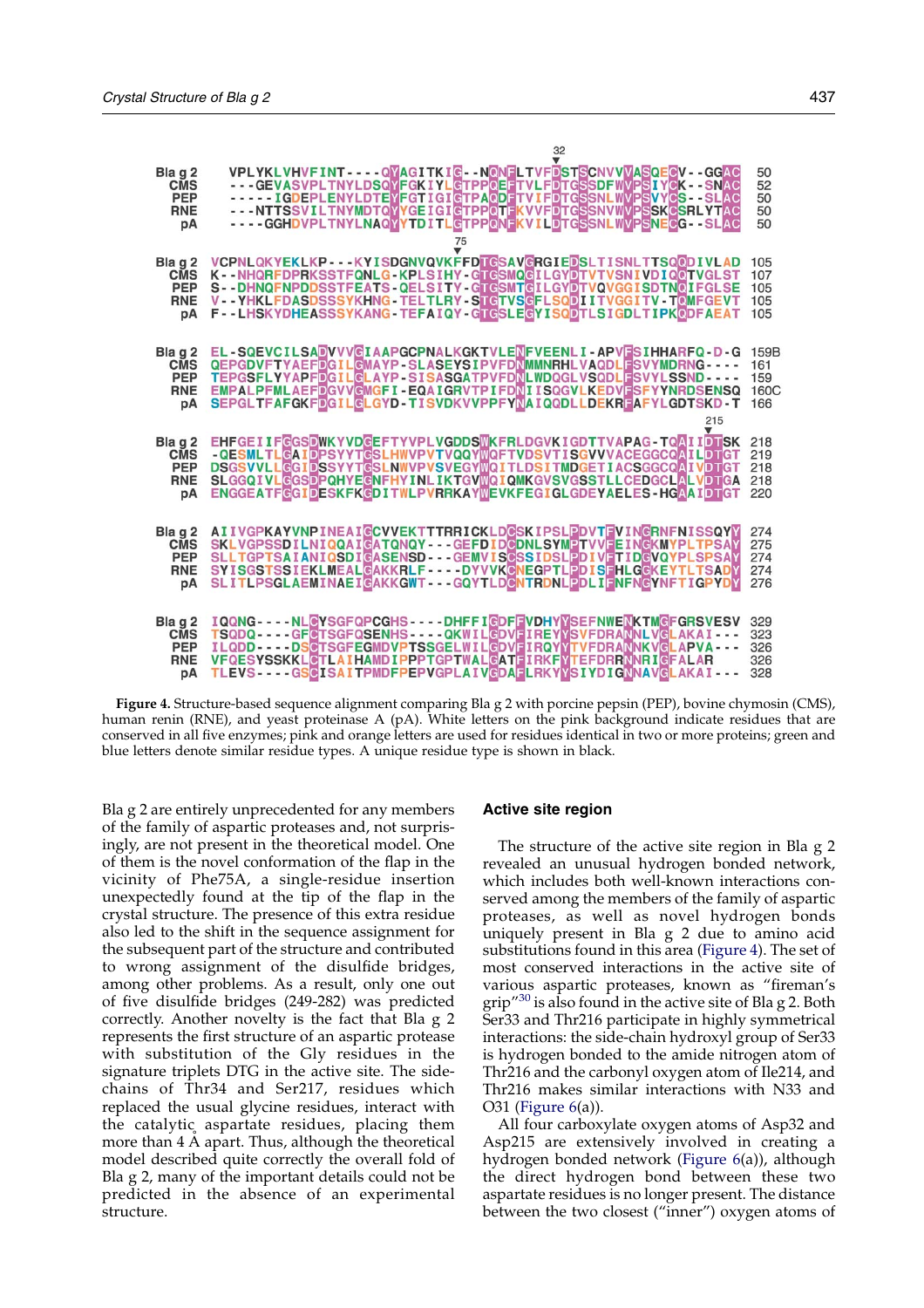<span id="page-5-0"></span>

Figure 5. Ribbon diagram of superimposed Bla g 2 (blue) and pepsin (yellow). The deletions and insertions are shown in red for pepsin and in navy blue for Bla g 2, respectively, with the corresponding residue numbers.

these residues is  $4.41 \text{ Å}$ , significantly too long to permit a hydrogen bond between them, which is crucial for the catalytic mechanism of the aspartic protease family [\(Figure 6](#page-6-0)(b)). We attribute the loss of the hydrogen bond between the catalytic aspartate residues to the fact that these two "inner" carboxyl oxygen atoms are hydrogen bonded to the side-chains of Thr34 and Ser217, two "new" residues, which substitute for conserved glycine residues in the canonical triads DTG that contain the catalytic aspartate residues. The presence of these two "new" hydrogen bonds leads to rotation of the side-chains of both aspartate residues out of their usual coplanar orientation and, as a result of such rotation, the distance between the "inner" carboxyl oxygen atoms becomes larger than what is required for hydrogen bond formation. The "outer" carboxyl oxygen atom of Asp32 is hydrogen bonded to Ser35 and the amide nitrogen atom of Phe75A. The former is a conserved interaction that is present in all other aspartic proteases as well, while the latter is a novel hydrogen bond, formed in Bla g 2 due to the unique single-residue insertion of Phe75A in the flap. The carbonyl oxygen atom of Phe75A is involved in the coordination of a water molecule, which is also hydrogen bonded to Ser217 and Lys218, stabilizing their orientation and the conformation of the tip of the flap [\(Figure 6\(](#page-6-0)a)). The

"outer" carboxyl oxygen atom of Asp215 is at the distance of a strong hydrogen bond to Asp76  $(2.48 \text{ Å})$ . That residue is located at the tip of the flap and is usually Gly in other aspartic proteases, with very few exceptions. The direct contacts of the flap residues with the catalytic aspartate residues are a unique feature of the active site of Bla g 2 and were not observed previously in the other aspartic proteases. Because of these interactions, the flap in Bla g 2 assumes a more closed conformation and is shifted towards the catalytic aspartate residues  $\sim$ 3.5 Å more than in pepsin, making the catalytic aspartate residues less accessible. No water molecules interacting directly with the catalytic aspartate residues were found in the active site of the Bla g 2 crystal structure.

Since neither our biochemical nor structural approaches has as yet yielded crystallizable complexes of Bla g 2 with inhibitors, we had to resort to molecular modeling in order to investigate the mode of ligand binding. An inhibitor bound in the active site of Bla g 2 was modeled by superimposing the coordinates of Bla g 2 and the human renin, the latter with a transition state analog inhibitor present in the active site (pdb code  $1RNE<sup>31</sup>$  $1RNE<sup>31</sup>$  $1RNE<sup>31</sup>$ ). The results of the superposition shown in [Figure 7](#page-6-0) clearly indicate that the conformation of the active site as observed in our crystals is not conducive to binding of this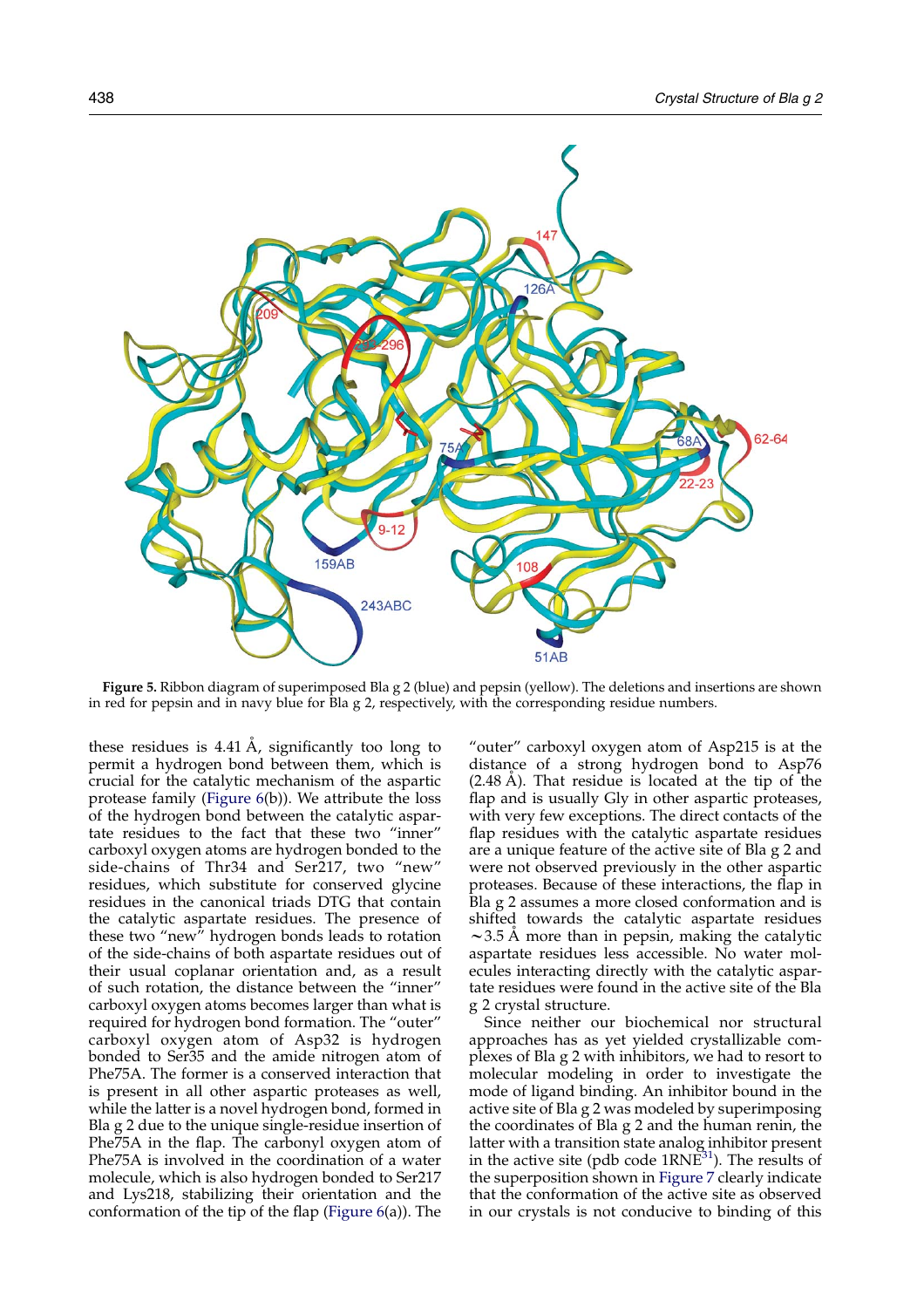<span id="page-6-0"></span>

Figure 6. Active sites of Bla g 2 and pepsin. (a) Stereoview of the superposition of the active sites of Bla g 2 (blue) and pepsin (yellow). A water molecule is shown as a ball. Conserved hydrogen bonds are shown in red, while hydrogen bonds unique in Bla g 2 are shown in black. Labels O31 and O214 mark the main chain carbonyl oxygen atoms of the respective residues. (b) A comparison of the conformations of the catalytic aspartate residues in the active sites of Bla g 2 and pepsin (in red and orange, respectively). The distances between the "inner" oxygen atoms of the aspartate residues are indicated.



Figure 7. Superposition of Bla g 2 and renin complexed with a transition state inhibitor. The structures were superimposed using  $C^{\alpha}$  coordinates. Only Bla g 2 is shown as a light blue ribbon with the tip of the flap in dark blue, whereas the trace of renin is omitted. The inhibitor is shown in orange. The positions of the catalytic aspartate residues and Phe75A in Bla g 2 are also marked.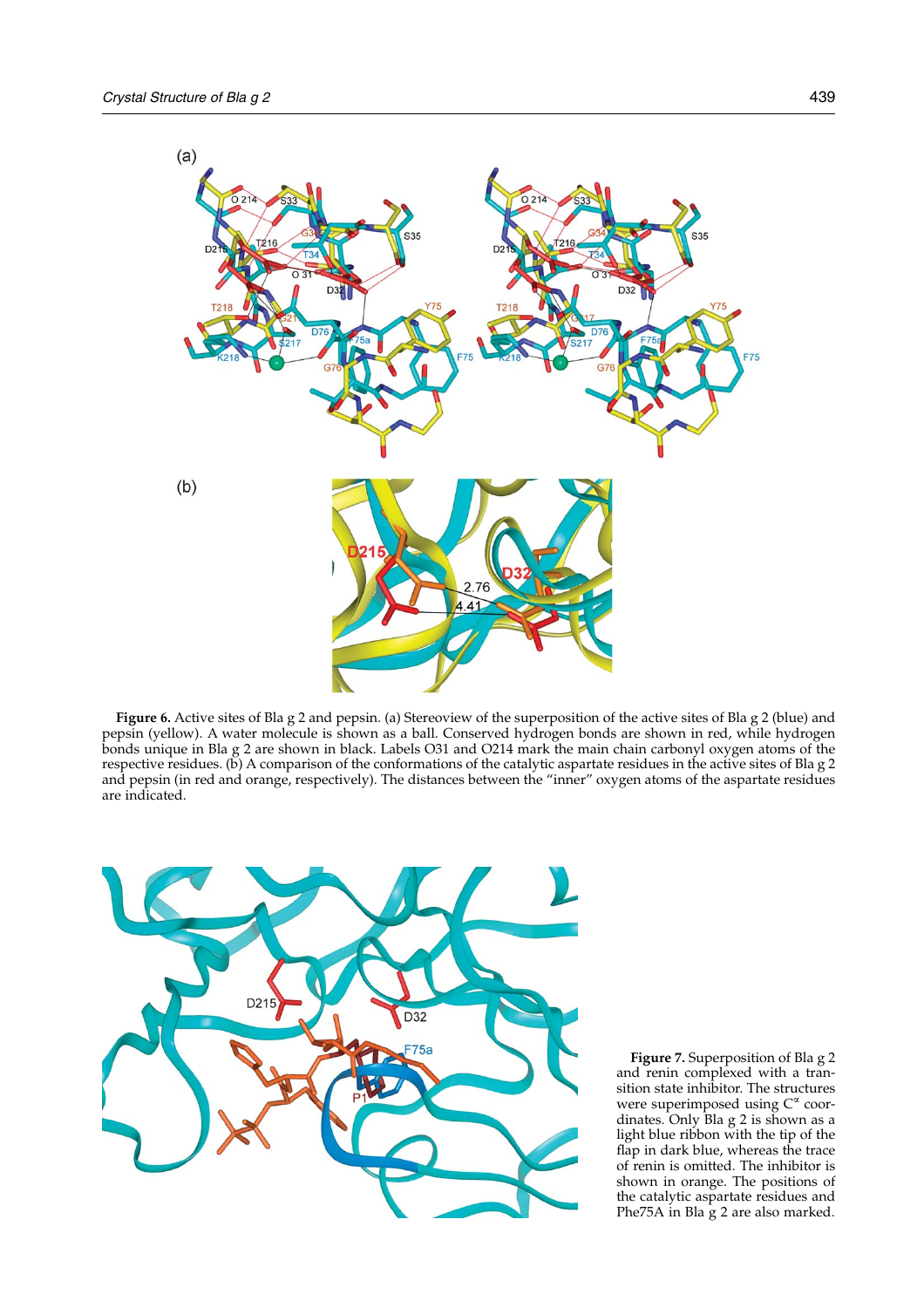specific ligand. In particular, the side-chain of Phe75A collides with the side-chain of the residue present at the P1 position in the inhibitor. It should be pointed out that similar observations have been described for other aspartic proteases. The struc-tures of native chymosin<sup>[32](#page-11-0)</sup> and proteinase  $A^{33}$  $A^{33}$  $A^{33}$ revealed self-inhibited states of their active sites that were due to an unusual conformation of Tyr75, with the aromatic ring of this residue occupying the S1 binding pocket. The presence in these structures of a glycine residue at position 76 on the tip of the flap, with glycine-specific torsion angles, is mandatory for adopting such a conformation. Although that glycine residue is substituted by aspartate in Bla g 2, our structure revealed a new self-inhibitory mechanism, when the same S1 pocket is occupied by the aromatic ring of Phe75A, a unique singleresidue insertion at the tip of the flap.

## **Discussion**

The structure of Bla g 2 that is reported here was obtained using partially deglycosylated, recombinant enzyme expressed in yeast Pichia pastoris and was solved at near-atomic resolution of  $1.3 \text{ A}$ , assuring high quality of the resulting model. As expected, the overall structure of Bla g 2 has the bilobal fold of a non-viral aspartic protease with a large cleft located between two structurally homologous domains. However, important interactions in the active site area are significantly modified due to four critical amino acid substitutions in the vicinity of the catalytic aspartate residues and in the flap region. Two such changes involve the highly conserved glycine residues of the canonical DTG triads that contain the catalytic aspartate residues 32 and 215. In Bla g 2, both Gly34 and Gly217 are replaced by polar amino acid residues, threonine and serine, respectively. The presence of these two "new" residues in the otherwise highly conserved active site area had a dramatic effect on the mutual orientation of the catalytic aspartate residues. Two strong hydrogen bonds between the hydroxyl groups of Thr34 and Ser217 on one side, and the two "inner" carboxyl oxygen atoms of Asp32 and Asp215 on the other side, rotate the sidechains of the catalytic aspartate residues out of their usual coplanar orientation, thus increasing the distance between them to 4.41 A. According to the accepted catalytic mechanism of aspartic proteases, $34$  the absence of a hydrogen bond between the aspartate residues must jeopardize the enzymatic properties of the molecule.

Similar substitutions in the active site area are found in other aspartic proteases, which exhibit different level of catalytic activity. Rabbit cathepsin E has a single substitution of the conserved glycine in the first triad that contains the catalytic aspartate to valine, yet it remains an active enzyme.<sup>[35](#page-11-0)</sup> Retroviral protease from feline foamy virus has a glutamine residue instead of glycine and was shown to be proteolytically active. $36$  On the other hand, Bla g 2 resembles a large group of inactive (with a single exception<sup>[37](#page-11-0)</sup>) aspartic proteases called<br>pregnancy-associated glycoproteins (PAG) pregnancy-associated glycoproteins (PAG) expressed in pregnant females of ungulate mammals. Amino acid substitutions similar to those described above are found in some of these proteins as well. For example, alanine rather than glycine is present in the first triad of boPAG-1 and poPAG-1, and glycine instead of aspartate is found in the second triad of ovPAG-1.<sup>[19](#page-10-0)</sup> No structural data are available for these proteins, and the crystal structure of Bla g 2 provides the first insight on what impact such amino acid substitutions may have on the active site structure.

The structure of Bla g 2 contains a unique single phenylalanine residue insertion, Phe75A, in the highly conserved flap region. Such an insertion has not been seen before in any aspartic protease. The side-chain of Phe75A occupies the S1 substratebinding site, revealing a novel self-inhibitory mechanism. A motif consisting of two adjacent aromatic residues on the flap, with a phenylalanine residue following the expected tyrosine at position 75, has also been seen in the sequences of two inactive aspartic proteases, Lma-p54 and ovPAG-1.[19,38](#page-10-0) However, due to the lack of structural data for these proteins, it is not known if this phenylalanine residue would be at the position structurally equivalent to Phe75A in Bla g 2.

An unprecedented feature of the active site area of Bla  $g^2$  is the direct interaction between flap residues and the catalytic aspartate residues. Two "new" residues located at the tip of the flap, Phe75A (discussed above) and Asp76 are hydrogen bonded to both "outer" oxygen atoms of Asp32 and Asp215, respectively. These interactions place the flap into a completely closed conformation and make the catalytic aspartate residues less accessible. No direct contact between these aspartate residues and the solvent molecules has been observed in Bla g 2 crystals.

Two other novel features of Bla g 2, which are not found in classical aspartic proteases, may contribute to the stability of the allergen structure. One of them is the increased number of disulfide bridges, five in Bla g 2 instead of two or three commonly found in aspartic proteases. The number of disulfide bridges in a protein molecule usually correlates with its stability. The second unusual property of Bla g 2 is the presence of a metalbinding site, in which a Zn cation is tightly bound to two histidine and two aspartate residues, originating from two secondary structure elements, a  $\beta$ -loop and an  $\alpha$ -helix, respectively. Only one of the aspartate residues is conserved in other enzymes, while the three remaining residues are unique to Bla g 2, explaining why zinc binding has not previously been seen in the structures of aspartic proteases. However, the same motif, consisting of two histidine residues and two aspartate residues, was found at the appropriate positions in two other cockroach aspartic proteases (from L. maderae<sup>[38](#page-11-0)</sup> and P. Americana (the sequence was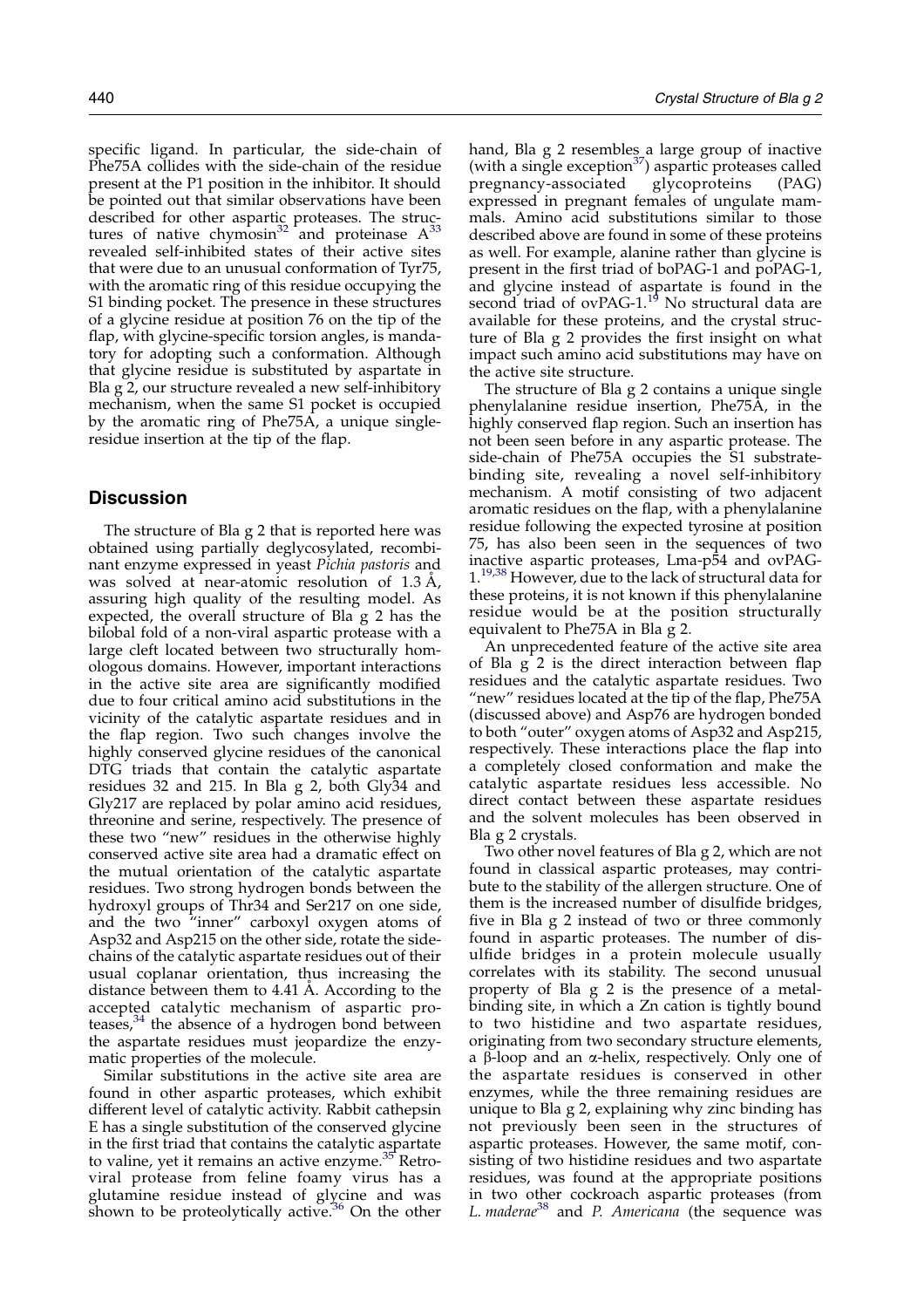kindly provided by Dr Chew Fook Tim, The National University of Singapore)), indicating that this property could be a common feature among cockroach aspartic proteases ([Table 1](#page-3-0)).

The stability of the tertiary structure is very important for IgE recognition of the conformational epitopes of respiratory allergens. Disruption of the native structure reduces allergenic activity<sup>39-41</sup> and can be used to design hypoallergenic recombinant allergens with potential use for immunotherapy.<sup>[42](#page-11-0)</sup> The presence of a zinc-binding site in Bla g 2 that provides additional interactions between two neighboring secondary structure elements, as well as the existence of five disulfide bridges, may increase the stability of the allergen structure and influence its persistence in the environment. Chronic exposure to low doses  $(1-10 \mu g/year)$  of this stable cockroach allergen may explain its importance, as well as indicate why sensitization and exposure to Bla g 2 is associated with asthma.<sup>[8,9](#page-10-0)</sup>

It is generally accepted that structural features of allergens are important determinants of their ability to elicit immunological responses. Whether functional properties of allergens, such as ligand binding or enzymatic activity, potentiate their allergenicity is much less well established. The latter hypothesis was primarily derived from studies showing that some allergens are proteases, and their proteolytic activity potentiates allergenicity through additional mechanisms. Examples include proteolytic cleavage by mite allergens of the low-affinity IgE receptor CD23 and the a-subunit of the interleukin-2 receptor CD25, and increase of permeability in the lung epithelium by disruption of the gap junctions.<sup>[12–15,43–46](#page-10-0)</sup> However, none of the cockroach allergens described so far, except Bla g 2, is homologous to any proteolytic enzymes. We have recently shown that despite the pronounced sequence similarity to aspartic proteases, Bla g 2 was inactive in standard aspartic protease assays. Residual aspartic protease activity, at levels 1000-fold lower than pepsin, was only detected in a modified hemoglobin assay that required high concentration of protein and long incubation time (16 hours), and was inhibited by pepstatin, a specific inhibitor of aspartic proteases.[17](#page-10-0) These data indicate that, under certain conditions, the self-inhibited state of the active site could be restored to allow Bla g 2 to regain its enzymatic properties. That would require opening of the flap, with simultaneous removal of the sidechain of Phe75A from the S1 pocket. Similar conformational changes were observed in the structures of chymosin<sup>[21,32](#page-10-0)</sup> and proteinase  $A^{28}$  $A^{28}$  $A^{28}$  In addition, the activation step for Bla g 2 will also require rearrangement in the interactions of the catalytic aspartate residues to overcome the distortion caused by glycine replacement. Much lower enzymatic activity of Bla g 2 may reflect the shift in the equilibrium in solution between the open and self-inhibited state towards the latter. The present study provides a structural basis for the low level of proteolytic activity of Bla g 2, and thus suggests a

lack of correlation between enzymatic and allergenic properties of this molecule.

The overall similarity of Bla g 2 to the structures of other well-known aspartic proteases, as well as its homology to PAG, suggest that ligand binding could be involved in the function of this allergen. This places Bla g 2 as a possible member of an important new group of ligand-binding allergens, such as the mammalian lipocalin allergens; Der p 2, a sterol-binding protein; and Fel d 1, a uteroglobinlike molecule with an amphipathic-binding pocket.[47–49](#page-11-0) The hydrophobic ligands bound by rat and mouse lipocalin allergens (Rat n 1 and Mus m 1) were identified in crystallographic exper- $\frac{1}{2}$  iments.<sup>[47](#page-11-0)</sup> Structural data on the complexes of Bla g 2 with ligands and antibodies will help to elucidate the role of this unusual aspartic protease in allergic respiratory disease and facilitate development of vaccines.

## Materials and Methods

### Expression and purification of a recombinant Bla g 2 mutant

A partially deglycosylated recombinant Bla g 2 mutant (rBla g 2 N93Q) was expressed in P. pastoris after substitution of an asparagine residue by glutamine in the putative N-glycosylation motif NLT at position 93. The template used was Bla g 2 cDNA without the signal peptide, inserted into the  $\overline{P}$ . pastoris expression vector pGAPZaC (Invitrogen) for constitutive expression of the allergen. Site-directed mutagenesis was performed using a QuikChange<sup>™</sup> Kit (Stratagene) and custom-designed primers. The mutated DNA was transformed into XL1-Blue supercompetent E. coli cells (Stratagene), and sequenced to confirm the desired amino acid substitution. Transformation of P. pastoris (strain GS115) and expression of recombinant proteins was performed as<br>previously described.<sup>[50](#page-11-0)</sup> Recombinant Bla g 2 was purified from culture media by affinity chromatography over a 7C11 monoclonal antibody (mAb) column as described. Bound proteins were eluted with 0.1 M glycine, 0.15 M NaCl, pH 2.5. Eluted fractions were neutralized with 2 M Tris base (pH 8.5) concentrated using Centricon P-80, MWCO 10,000 (Millipore, Bedford, MA) and dialyzed against PBS. The purity of rBla g  $2$  was  $> 95\%$  judged by SDS-PAGE, and the yield of protein was quantified using Advanced Protein Assay (Cytoskeleton).

#### Crystallization of Bla g 2 and heavy-atom search

Crystals of Bla g 2 were obtained using the hangingdrop, vapor-diffusion method at room temperature. Each drop contained  $2 \mu l$  of  $12 \text{ mg/ml}$  protein in  $20 \text{ mM}$  Tris buffer, 0.1 M KCl and 1.4 mM b-mercaptoethanol at pH 7.4 and 2 µl of reservoir solution consisting of  $20\%$  (w/v) PEG8000, 0.2 M magnesium acetate and 10 mM DTT in 0.1 M sodium citrate buffer at pH 5.8. None of the solutions utilized for crystal growth contained Zn cations. The largest crystal reached the size of 0.3 mm $\times$ 0.1 mm $\times$ 0.02 mm after the period of growth of two weeks. More than ten different heavy-atom metal reagents at concentration of 0.1–10 mM were used in the heavy-atom derivative search. Two data sets collected from an ethyl mercury phosphate (EMP) derivative with different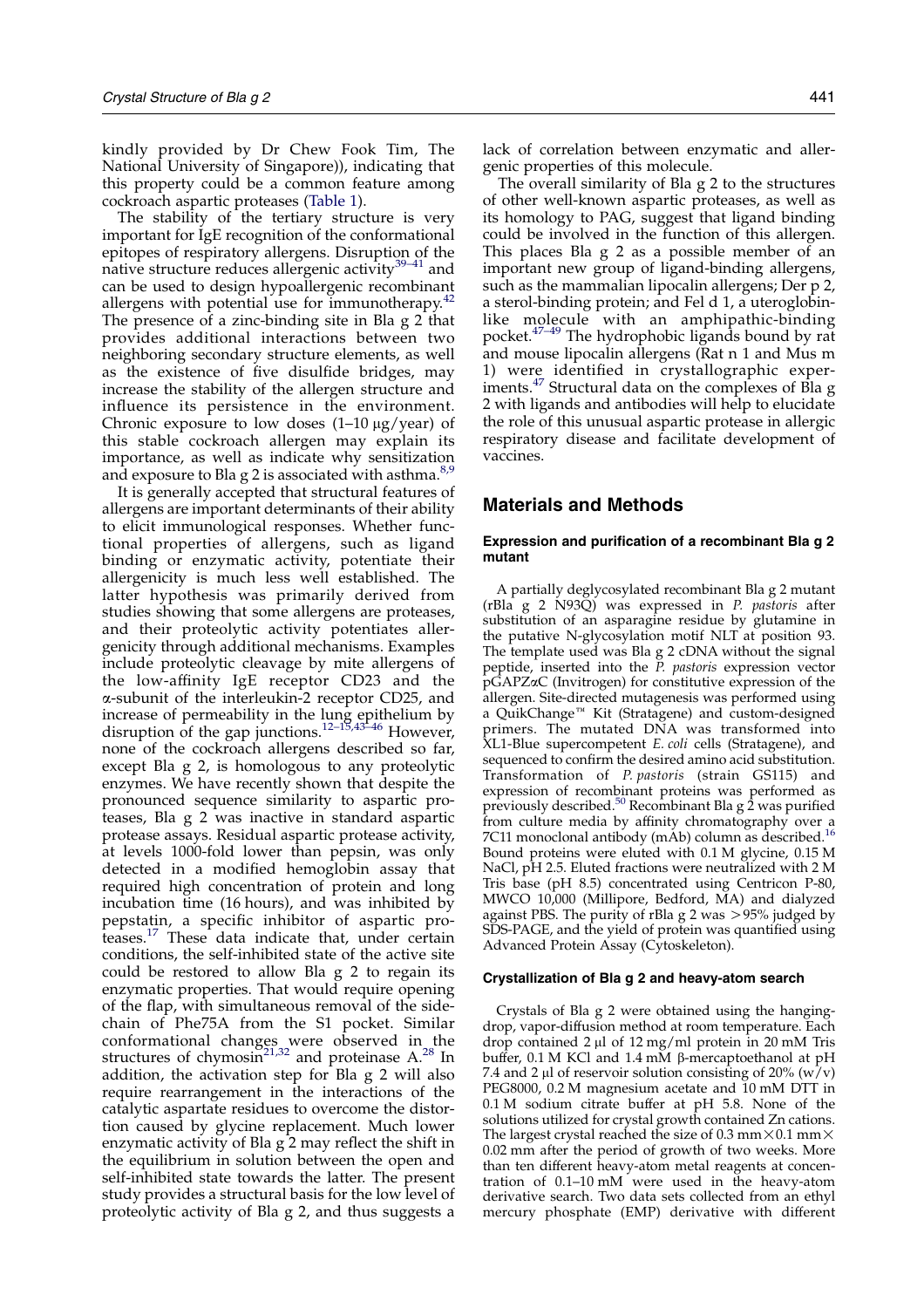|                                  |                | Native         | EMP          |                | UA            | N <sub>3</sub> |
|----------------------------------|----------------|----------------|--------------|----------------|---------------|----------------|
|                                  | N1             | N <sub>2</sub> | E1           | E <sub>2</sub> | Uac           | Native         |
| Space group                      | C <sub>2</sub> |                |              |                |               |                |
| Unit cell parameters             |                |                |              |                |               |                |
| a(A)                             | 141.82         | 141.45         | 141.84       | 141.67         | 141.67        | 141.6          |
| $b\left(\check{A}\right)$        | 38.43          | 38.39          | 38.54        | 38.49          | 39.00         | 38.6           |
| c(A)                             | 71.22          | 71.16          | 71.13        | 71.00          | 71.35         | 71.5           |
| $\beta$ (deg.)                   | 100.84         | 101.20         | 101.42       | 101.47         | 100.96        | 100.9          |
| Resolution range (A)             | $50.0 - 2.02$  | $50.0 - 1.9$   | $50.0 - 2.1$ | $50.0 - 2.5$   | $50.0 - 1.99$ | $50.0 - 1.3$   |
| Unique reflections               | 24,381         | 30,830         | 21.296       | 13.234         | 25,318        | 94,625         |
| Redundancy                       | 2.5            | 8.4            | 3.7          | 3.5            | 5.3           | 2.9            |
| $R_{sym}$ (%) <sup>a</sup>       | 6.8(35.8)      | 8.3(35.3)      | 13.5(45.2)   | 13.7 (40.2)    | 9.3(47.1)     | 5.6(49.4)      |
| Completeness <sup>a</sup> $(\%)$ | 96.9 (78.1)    | 99.9 (99.5)    | 96.0 (79.0)  | 97.6 (97.0)    | 94.1(67.2)    | 98.1 (91.6)    |

Table 2. Statistics of data collection and processing

soaking times, ten minutes for E1 and ten hours for E2, as well as one from a uranyl acetate derivative (UA), were used in MIR phasing (Table 2).

#### Data collection

Six data sets were collected and used at different stages of structure determination (Table 2). Data sets N1, N2, E1, E2, and UA were collected at 100 K with a laboratorybased X-ray source (Rigaku H2R generator operated at 50 kV and 100 mA, equipped with a Mar345 image plate and an Osmic monochromator). The data sets N1, E1, E2, and UA were used in solving the structure and phase refinement, whereas data set N2 was used in the model building and refinement (Table 2). The third native data set, N3, used only in the final stage of refinement (Table 3), was collected at beamline SER-CAT 22-ID equipped with MAR225 CCD detector (APS, Argonne National Laboratory, Argonne IL), at the wavelength of 0.971 A. All data sets were processed with the HKL2000 package. $51$  The presence of bound Zn cations in the crystals of Bla g 2 was established by a fluorescence scan of a single crystal, performed at the beamline X-9B of NSLS (Brookhaven National Laboratory, Upton NY) by scanning through Zn and Ni absorption edges.

## MIR phasing and structural refinement

The program  $SOLVE^{52}$  $SOLVE^{52}$  $SOLVE^{52}$  was used in the heavy-atom search. Seven sites were found for the derivative E1, six for E2 and seven for UA, with the combined figure of merit of 0.64 and score of 47.24. All sites were input into SHARP<sup>[53](#page-11-0)</sup> for heavy-atom refinement and phase calcu-lation, which was followed by density modification with<br>SOLOMON in CCP4.<sup>[54](#page-11-0)</sup> An initial model consisting of 65 complete residues and 155 Ala or Gly residues was built

Table 3. Final refinement statistics

| Resolution (A)                                       | $10 - 1.3$ |
|------------------------------------------------------|------------|
| Number of reflections used in refinement             | 87,692     |
| Number of reflections reserved for $R_{\text{free}}$ | 4622       |
| Number of molecules in a.u.                          |            |
| Number of protein atoms                              | 2567       |
| Number of solvent molecules                          | 478        |
| Number of heteroatoms                                | 43         |
| $R_{\text{crvst}}(\%)$                               | 18.0       |
| $R_{\text{free}}$ (%)                                | 21.2       |
| r.m.s. deviations from ideality                      |            |
| Bond lengths $(A)$                                   | 0.012      |
| Angle distances (A)                                  | i N79      |

by RESOLVE.<sup>[55](#page-11-0)</sup> After several cycles of manual model rebuilding and model refinement performed using  $O^{56}$  $O^{56}$  $O^{56}$ and  $CNS$ <sup>57</sup>, respectively, residues from 3 to 330, two carbohydrate residues and 320 water molecules were built into the density. At the final stage, the structure was refined at 1.3 Å with SHELXL97 $^{58}$  $^{58}$  $^{58}$  using the dataset N3. The final refinement statistics, listed in Table 3, are acceptable for structures refined at this resolution. A Ramachandran plot showed 93% of main-chain torsion angles in the most-favored region and 6.3% in the additionally allowed region. Ser92 and Asp76 are found in the generously allowed and disallowed regions, respectively, but excellent electron density supports their correct fit.

#### Protein Data Bank accession code

The coordinates and structure factors have been deposited in the Protein Data Bank (accession code 1YG9).

## Acknowledgements

We thank Dr Zbyszek Dauter for the measurements of fluorescence data from a crystal of Bla g 2 and Jerry Alexandratos for assistance in preparation of the Figures. This work was supported in part by Philip Morris USA Inc, and in part with Federal funds from the National Cancer Institute, National Institutes of Health, under contract no. NO1-CO-24000. Diffraction data used in the final refinement were collected at the Southeast Regional Collaborative Access Team (SER-CAT) beamline 22-ID, located at the Advanced Photon Source, Argonne National Laboratory. Use of the Advanced Photon Source was supported by the U. S. Department of Energy, Office of Science, Office of Basic Energy Sciences, under Contract no. W-31-109-Eng-38. The content of this publication does not necessarily reflect the views or policies of the Department of Health and Human Services, nor does the mention of trade names, commercial products, or organizations imply endorsement by the U. S. Government.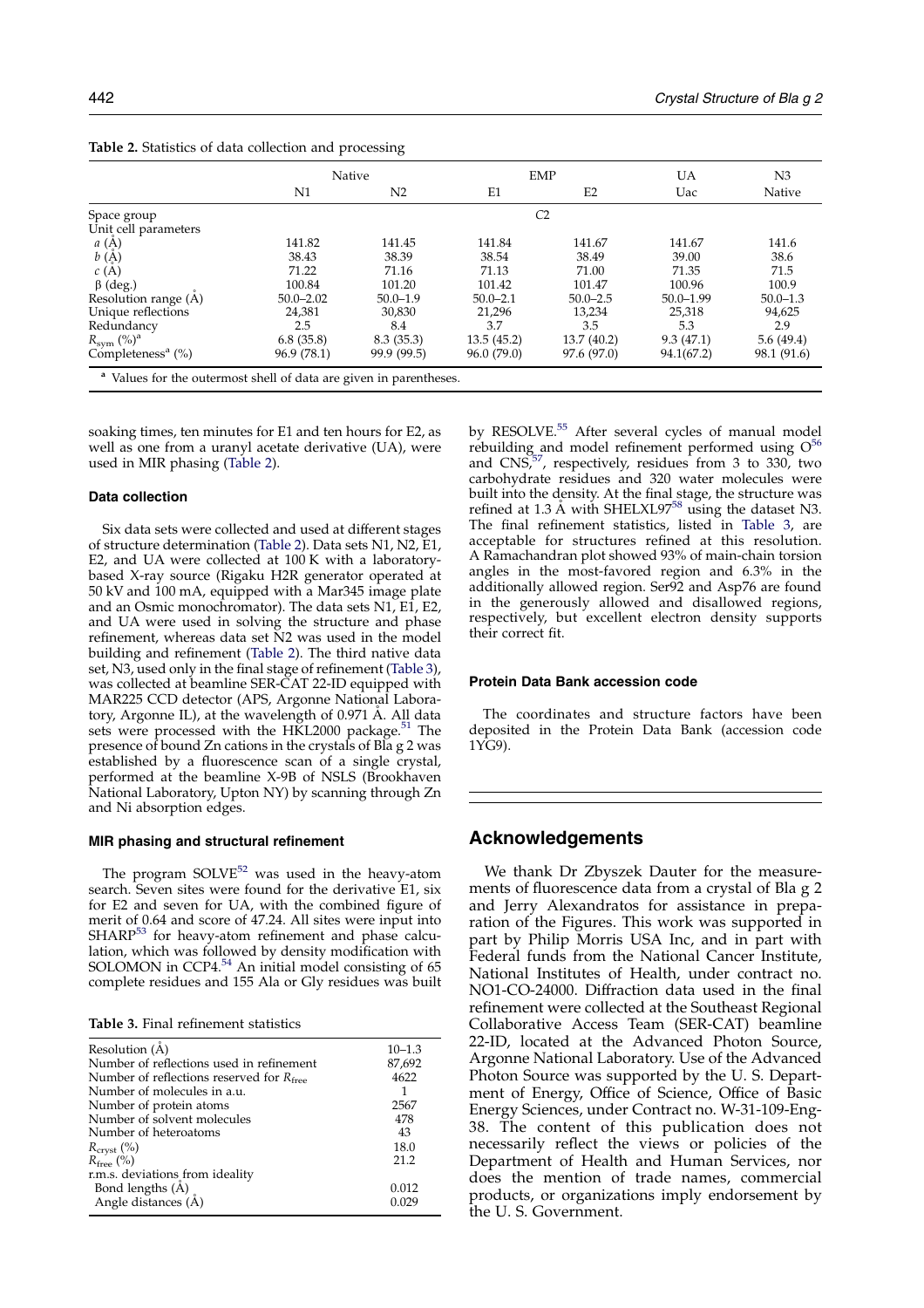## <span id="page-10-0"></span>References

- 1. Arruda, L. K., Vailes, L. D., Mann, B. J., Shannon, J., Fox, J. W., Vedvick, T. S. et al. (1995). Molecular cloning of a major cockroach (Blattella germanica) allergen, Bla g 2. Sequence homology to the aspartic proteases. J. Biol. Chem. 270, 19563–19568.
- 2. Rosenstreich, D. L., Eggleston, P., Kattan, M., Baker, D., Slavin, R. G., Gergen, P. et al. (1997). The role of cockroach allergy and exposure to cockroach allergen in causing morbidity among inner-city children with asthma. N. Engl. J. Med. 336, 1356–1363.
- 3. Pollart, S. M., Chapman, M. D., Fiocco, G. P., Rose, G. & Platts-Mills, T. A. (1989). Epidemiology of acute asthma: IgE antibodies to common inhalant allergens as a risk factor for emergency room visits. J. Allergy Clin. Immunol. 83, 875–882.
- 4. Call, R. S., Smith, T. F., Morris, E., Chapman, M. D. & Platts-Mills, T. A. (1992). Risk factors for asthma in inner city children. J. Pediatr. 121, 862–866.
- 5. Gelber, L. E., Seltzer, L. H., Bouzoukis, J. K., Pollart, S. M., Chapman, M. D. & Platts-Mills, T. A. (1993). Sensitization and exposure to indoor allergens as risk factors for asthma among patients presenting to hospital. Am. Rev. Respir. Dis. 147, 573–578.
- 6. Christiansen, S. C., Martin, S. B., Schleicher, N. C., Koziol, J. A., Hamilton, R. G. & Zuraw, B. L. (1996). Exposure and sensitization to environmental allergen of predominantly Hispanic children with asthma in San Diego's inner city. J. Allergy Clin. Immunol. 98, 288–294.
- 7. Eggleston, P. A., Rosenstreich, D., Lynn, H., Gergen, P., Baker, D., Kattan, M. et al. (1998). Relationship of indoor allergen exposure to skin test sensitivity in inner-city children with asthma. J. Allergy Clin. Immunol. 102, 563–570.
- 8. Arruda, L. K., Vailes, L. D., Ferriani, V. P., Santos, A. B., Pomés, A. & Chapman, M. D. (2001). Cockroach allergens and asthma. J. Allergy Clin. Immunol. 107, 419–428.
- 9. Sporik, R., Squillace, S. P., Ingram, J. M., Rakes, G., Honsinger, R. W. & Platts-Mills, T. A. (1999). Mite, cat, and cockroach exposure, allergen sensitisation, and asthma in children: a case-control study of three schools. Thorax, 54, 675–680.
- 10. Stewart, G. A. & Thompson, P. J. (1996). The biochemistry of common aeroallergens. Clin. Expt. Allergy, 26, 1020–1044.
- 11. Harris, J., Mason, D. E., Li, J., Burdick, K. W., Backes, B. J., Chen, T. et al. (2004). Activity profile of dust mite allergen extract using substrate libraries and functional proteomic microarrays. Chem. Biol. 11, 1361–1372.
- 12. Hewitt, C. R., Brown, A. P., Hart, B. J. & Pritchard, D. I. (1995). A major house dust mite allergen disrupts the immunoglobulin E network by selectively cleaving CD23: innate protection by antiproteases. J. Expt. Med. 182, 1537–1544.
- 13. Schulz, O., Laing, P., Sewell, H. F. & Shakib, F. (1995). Der p I,a major allergen of the house dust mite, proteolytically cleaves the low-affinity receptor for human IgE (CD23). Eur. J. Immunol. 25, 3191–3194.
- 14. King, C., Brennan, S., Thompson, P. J. & Stewart, G. A. (1998). Dust mite proteolytic allergens induce cytokine release from cultured airway epithelium. J. Immunol. 161, 3645–3651.
- 15. Wan, H., Winton, H. L., Soeller, C., Tovey, E. R.,

Gruenert, D. C., Thompson, P. J. et al. (1999). Der p 1 facilitates transepithelial allergen delivery by disruption of tight junctions. J. Clin. Invest. 104, 123–133.

- 16. Pomés, A., Chapman, M. D., Vailes, L. D., Blundell, T. L. & Dhanaraj, V. (2002). Cockroach allergen Bla g 2: structure, function, and implications for allergic sensitization. Am. J. Respir. Crit. Care Med. 165, 391–397.
- 17. Wünschmann, S., Gustchina, A., Chapman, M. D. & Pomés, A. (2005). Cockroach allergen Bla g 2: an unusual aspartic protease. J. Allergy Clin. Immunol. In the press.
- 18. Xie, S. C., Low, B. G., Nagel, R. J., Kramer, K. K., Anthony, R. V. & Zoli, A. P. (1991). Identification of the major pregnancy-specific antigens of cattle and sheep as inactive members of the aspartic proteinase family. Proc. Natl Acad. Sci. USA, 88, 10247–10251.
- 19. Guruprasad, K., Blundell, T. L., Xie, S., Green, J., Szafranska, B., Nagel, R. J. et al. (1996). Comparative modelling and analysis of amino acid substitutions suggests that the family of pregnancy-associated glycoproteins includes both active and inactive aspartic proteinases. Protein Eng. 9, 849–856.
- 20. Sielecki, A. R., Fedorov, A. A., Boodhoo, A., Andreeva, N. S. & James, M. N. (1990). Molecular and crystal structures of monoclinic porcine pepsin refined at 1.8 A resolution. J. Mol. Biol. 214, 143–170.
- 21. Gilliland, G. L., Winborne, E. L., Nachman, J. & Wlodawer, A. (1990). The three-dimensional structure of recombinant bovine chymosin at 2.3 A resolution. Proteins: Struct. Funct. Genet. 8, 82–101.
- 22. Andreeva, N. S., Gustchina, A. E., Fedorov, A. A., Shutzkever, N. E. & Volnova, T. V. (1977). X-ray crystallographic studies of pepsin. Advan. Expt. Med. Biol. 95, 23–31.
- 23. Jenkins, J., Tickle, I., Sewell, T., Ungaretti, L., Wollmer, A. & Blundell, T. (1977). X-ray analysis and circular dichroism of the acid protease from Endothia parasitica and chymosin. Advan. Expt. Med. Biol. 95, 43–60.
- 24. Hsu, I. N., Delbaere, L. T., James, M. N. & Hofmann, T. (1977). Penicillopepsin:  $2.8 \text{ Å}$  structure, active site conformation and mechanistic implications. Advan. Expt. Med. Biol. 95, 61–81.
- 25. Andreeva, N. S. & Gustchina, A. E. (1979). On the supersecondary structure of acid proteases. Biochem. Biophys. Res. Commun. 87, 32–42.
- 26. Andreeva, N. (1991). A consensus template of the aspartic proteinase fold. In Structure and Function of the Aspartic Proteinases (Dunn, B., ed.), pp. 559–572, Plenum Press, New York, NY.
- 27. Andreeva, N. S. & Rumsh, L. D. (2001). Analysis of crystal structures of aspartic proteinases: on the role of amino acid residues adjacent to the catalytic site of pepsin-like enzymes. Protein Sci. 10, 2439–2450.
- 28. Li, M., Phylip, L. H., Lees, W. E., Winther, J. R., Dunn, B. M., Wlodawer, A. et al. (2000). The aspartic proteinase from S. cerevisiae folds its own inhibitor into a helix. Nature Struct. Biol. 7, 113–117.
- 29. Sielecki, A. R., Hayakawa, K., Fujinaga, M., Murphy, M. E., Fraser, M., Muir, A. K. et al. (1989). Structure of recombinant human renin, a target for cardiovascular-active drugs, at 2.5 Å resolution. Science, 243, 1346–1351.
- 30. Pearl, L. & Blundell, T. (1984). The active site of aspartic proteinases. FEBS Letters, 174, 96–101.
- 31. Rahuel, J., Priestle, J. P. & Grutter, M. G. (1991). The crystal structures of recombinant glycosylated human renin alone and in complex with a transition state analog inhibitor. J. Struct. Biol. 107, 227–236.